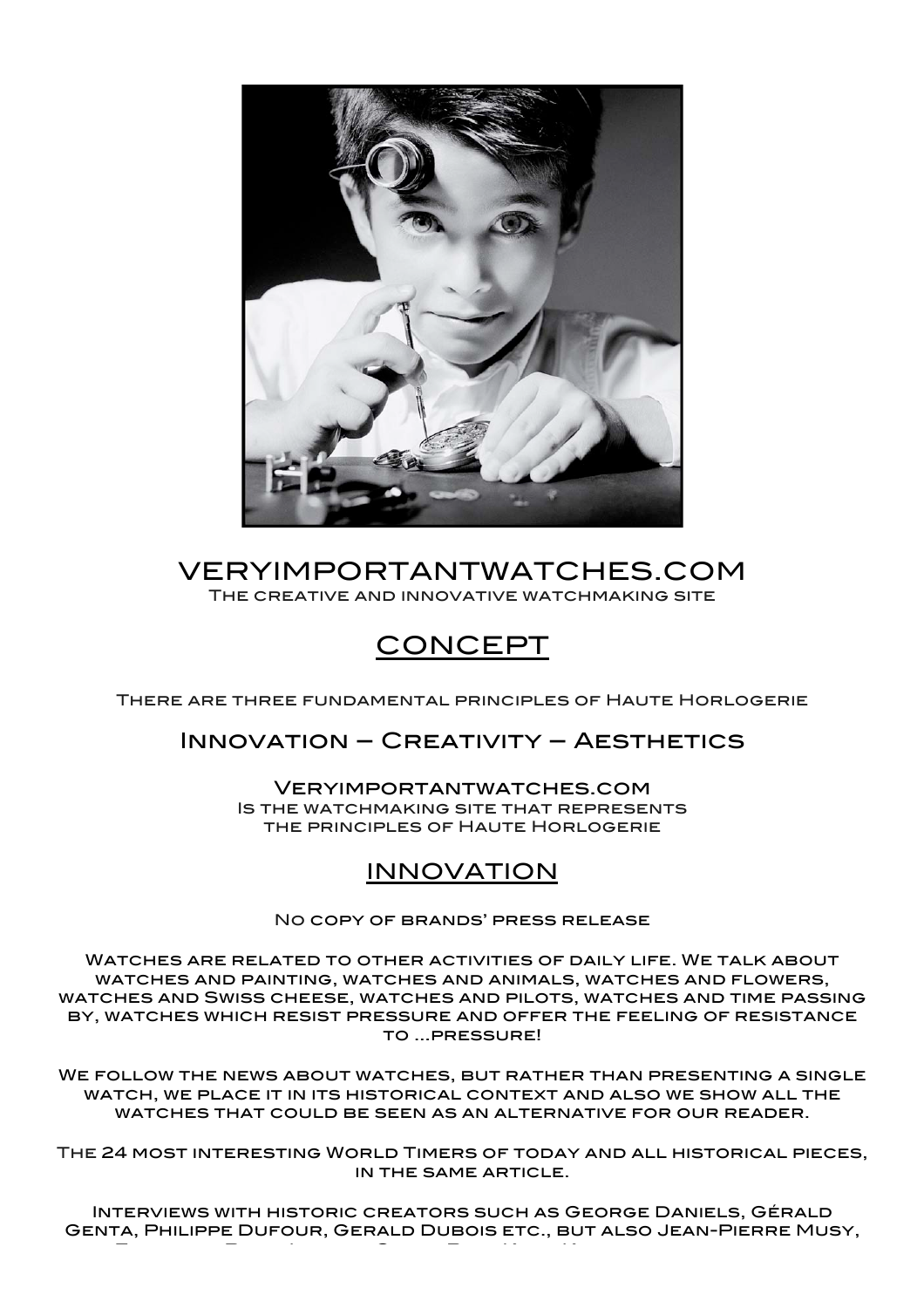conservators, publishers, collectors, important retailers and, of course, the heads of leading brands.

IN INTERVIEWS, COMPETITION IS ALSO DISCUSSED.

Parallel interviews. The protagonists are asked the same questions on interesting topics. It is up to the readers to judge, but also to understand.

Plenty of articles. Less news without context.

The aim of VERYIMPORTANTWATCHES.COM is not to provide the information first, but to present every single important watch in a comprehensive, well-reasoned text, that is rich with rare information.

> To make readers love watches and imbue them with the prestige they desserve

we do not only present brands that advertise. It is also one of the advantages of thematic articles. Thus, we avoid "forgetting" a brand – or a watch – and this ensures credibility for our readers.

Literature, philosophy, texts and poems on the subject of time.

# **CREATIVITY**

Creativity is a synonym of VERYIMPORTANTWATCHES.COM

From the simple aesthetic detail, to the choice of themes or questions asked of famous personalities, the creative mind is always there.

All watchmaking subjects are linked to human life. Along with an article about watches and the art of painting for example, an important painter comments on a miniature reproduction, in enamel, of a famous painting on a watch.

Personalised primers, written by the main stakeholders of the watchmaking world.

Quizzes to test your knowledge on watchmaking, a game to draw a watch, (watchmywatch), comic books for children of all ages.

Games, fairy tales and pictures of watches with characters from children's cartoons for children.

## AESTHETICS

A beautiful site for beautiful watches.

Simple for the eye and easy to use.

With very original pictures, specially made for the site.

A visual aesthetic, but also values that are equivalent to the aesthetics and impeccable design of the creations of Haute Horlogerie.